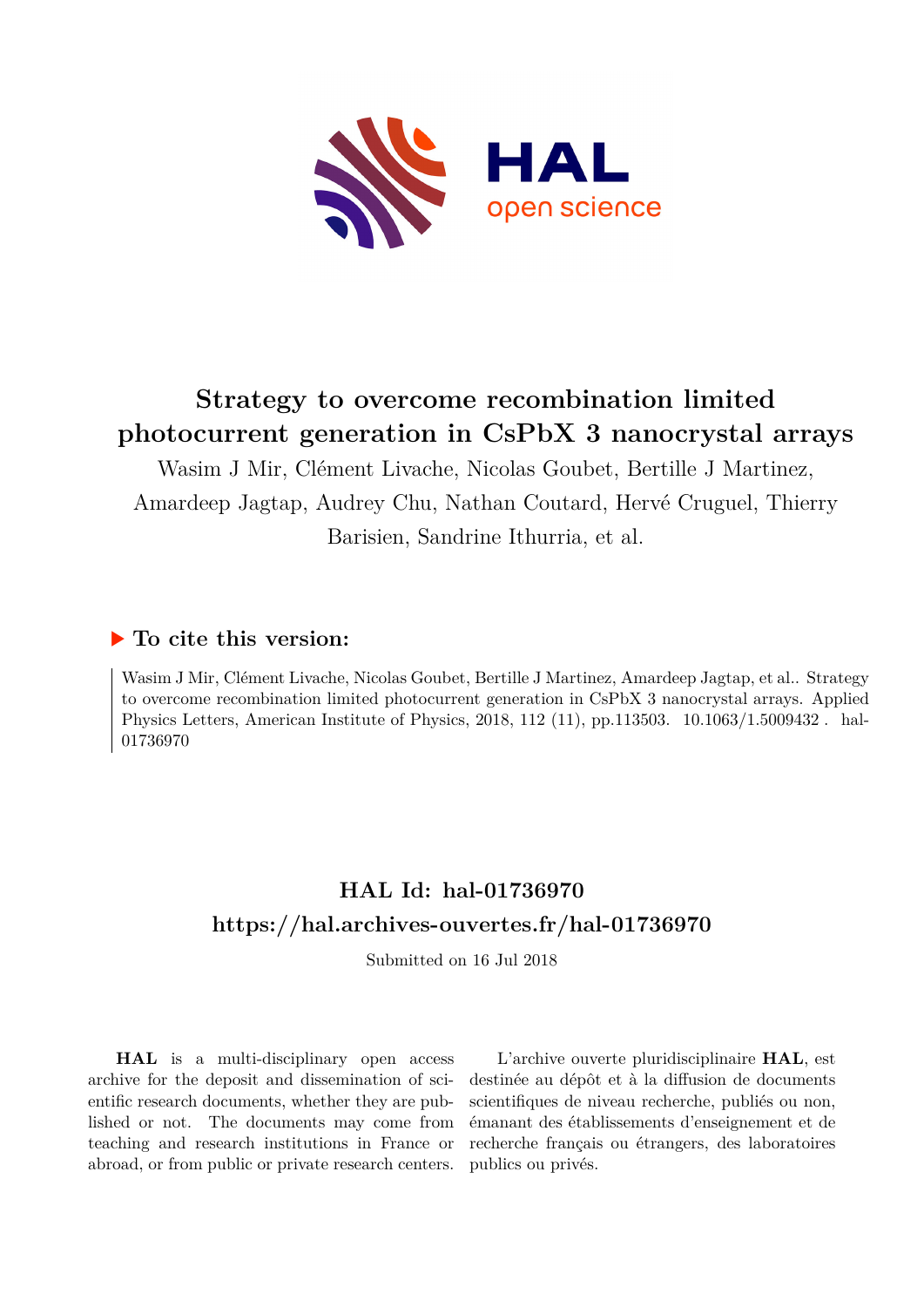#### **Strategy to overcome recombination limited photocurrent generation in CsPbX<sup>3</sup> nanocrystal arrays**

Wasim J. Mir<sup>1,2,\$</sup>, Clément Livache<sup>1,3,\$</sup>, Nicolas Goubet<sup>1,3</sup>, Bertille Martinez<sup>1,3</sup>, Amardeep Jagtap<sup>1</sup>, Audrey Chu<sup>1,3</sup>, Nathan Coutard<sup>4</sup>, Hervé Cruguel<sup>1</sup>, Thierry Barisien<sup>1</sup>, Sandrine Ithurria<sup>3</sup>, Angshuman Nag<sup>2</sup>, Benoit Dubertret<sup>3</sup>, Abdelkarim Ouerghi<sup>5</sup>, Mathieu G. Silly<sup>6</sup>, Emmanuel Lhuillier<sup>1\*</sup>

<sup>1</sup>Sorbonne Universités, UPMC Univ. Paris 06, CNRS-UMR 7588, Institut des NanoSciences de Paris, 4 place Jussieu, 75005 Paris, France.

<sup>2</sup>Department of Chemistry, Indian Institute of Science Education and Research (IISER), Pune 411008, India.

<sup>3</sup>Laboratoire de Physique et d'Étude des Matériaux, ESPCI-ParisTech, PSL Research University, Sorbonne Universités UPMC Univ Paris 06, CNRS, 10 rue Vauquelin 75005 Paris, France.

<sup>4</sup>Laboratoire de Chimie et Biologie des Métaux ; Université Grenoble Alpes, CNRS, CEA; 17 rue des Martyrs, 38000 Grenoble, France.

<sup>5</sup>Centre de Nanosciences et de Nanotechnologies, CNRS, University of Paris-Sud, Université Paris-Saclay, C2N, Marcoussis 91460, France.

<sup>6</sup>Synchrotron-SOLEIL, Saint-Aubin, BP48, F91192 Gif sur Yvette Cedex, France.

Abstract: We discuss the transport properties of CsPbBr<sub>x</sub>I<sub>3-x</sub> perovskite nanocrystal arrays as a model ensemble system of caesium lead halide-based perovskite nanocrystal arrays. While this material is very promising for the design of light emitting diodes, laser and solar cells, very little work has been devoted to the basic understanding of their (photo)conductive properties in an ensemble system. By combining DC and time-resolved photocurrent measurements, we demonstrate fast photodetection with time response below 2 ns. The photocurrent generation in perovskite nanocrystal-based arrays is limited by fast bimolecular recombination of the material, which limits the lifetime of the photogenerated electron-hole pairs. We propose to use nanotrench electrodes as a strategy to ensure that the device size fits within the obtained diffusion length of the material in order to boost the transport efficiency and thus observed an enhancement of the photoresponse by a factor of 1,000.

**Keywords**: CsPbX3, Perovskite nanocrystals, Transport, Photoconduction, Electronic Properties

\$ these two authors have equal contributions

To whom correspondence should be sent: el@insp.upmc.fr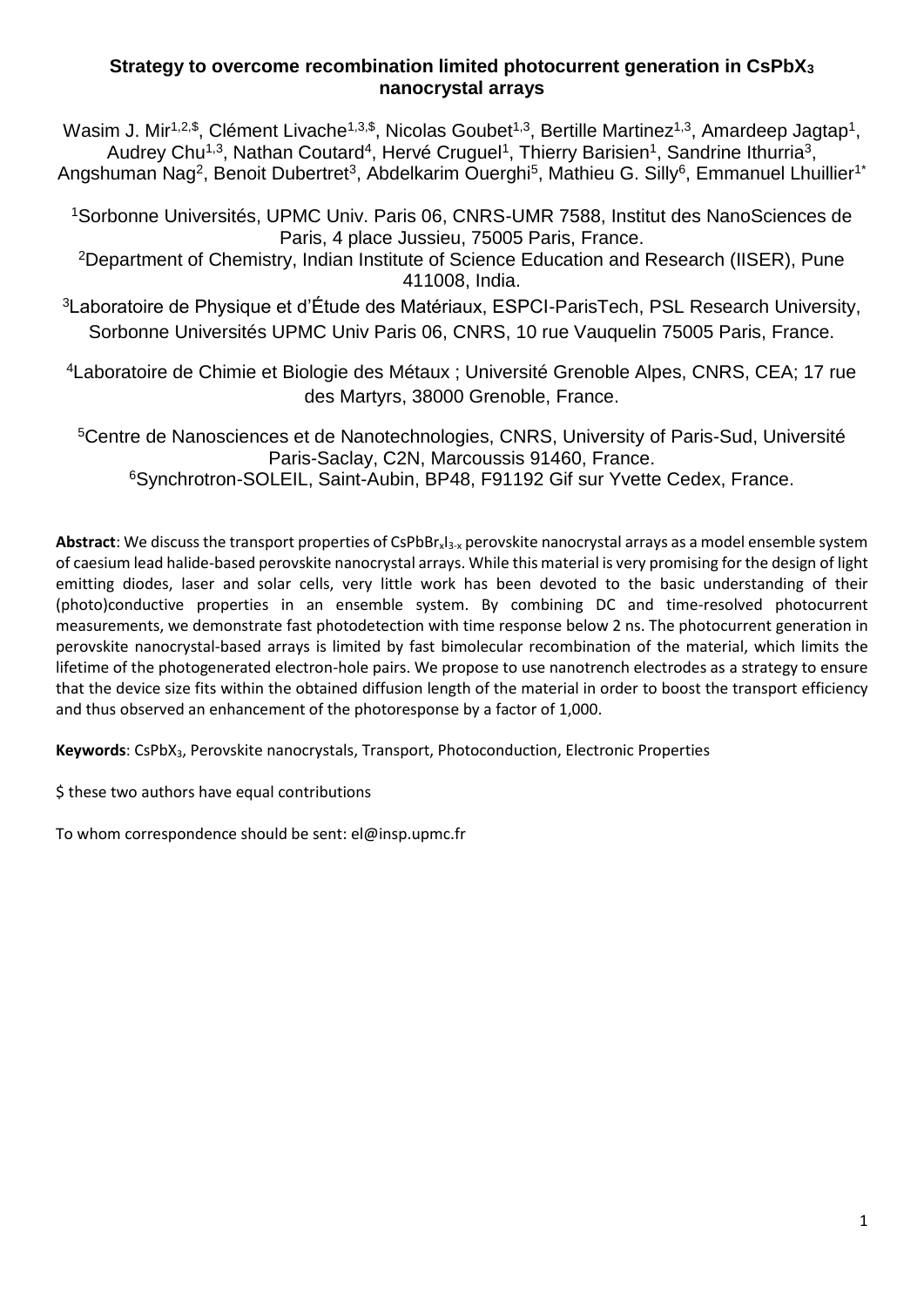<span id="page-2-1"></span><span id="page-2-0"></span>Lead halide-based perovskite materials have raised significant scientific and technological interests in the field of solar cells because of their defect-tolerant band structure.<sup>1</sup> This structure leads to large open-circuit voltages (>1 V) and thus to high power conversion efficiencies.<sup>2</sup> Improved efficiencies of around 20 % for hybrid perovskites<sup>3</sup> and above 13% for perovskite quantum dot-based devices<sup>4,5</sup> have been reported so far. The idea of using these defect-tolerant lead halide-based perovskite nanocrystals for designing high-efficiency light-emitting devices was later proposed by the Kovalenko group.<sup>6</sup> A paradigm shift was proposed: instead of preventing the wave function from encountering surface traps by building a shell around the nanocrystal, a defect-tolerant material ensures that no surface traps are generated in the mid-gap region. As a result, CsPbX<sub>3</sub> (with X a halide anion) nanocrystals are able to generate high photoluminescence (PL) efficienc[y6](#page-2-0) (≈ 90 % based on core only objects) and are obtained through straightforward and reliable synthesis. Their exceptional light emitting properties have been used to demonstrate low thresholds for lasing,<sup>7</sup> single photon emission<sup>8,9</sup> and light-emitting diodes with narrow emission linewidth.<sup>10,11,12,</sup> As a result, both high light-emitting efficiency and defect-tolerant nature make them promising candidates for a new generation of nanocrystal-based optoelectronic devices. 13,14

As a new class of colloidal nanomaterials, lead halide-based perovskite nanocrystals (PNCs) raise strong interest because of their unique properties, yet reveal some new challenges. In particular, these materials present some stability issues: PNCs degrade under an electron beam<sup>15</sup> and undergo structural phase changes or ligand-induced stoichiometry change.<sup>16</sup> As a result, PNCs need to be handled with great care and the conventional method to build conductive nanocrystal-based films need to be revised. For example, a phase transfer ligand exchange toward  $S<sup>2</sup>$ capping, although quite successful for metal chalcogenide nanocrystals,<sup>17,18</sup> cannot be applied to PNCs. Indeed, such a ligand exchange performed on PNCs leads to the formation of a conductive and photoresponsive film of…PbS nanocrystals (see Supporting Information (SI) and Figure S6). Similarly, ion gel gating<sup>19,20</sup> cannot be straight forwardly applied because the ion gel dissolves the PNCs. As a consequence, the whole surface chemistry toolbox used to tune the tunnel barrier associated with the capping ligands and used to make film photoconductive needs to be revisited.

The recent report of PNC-based solar ce[ll4](#page-2-1) with relatively high photon conversion efficiency (13 %) has demanded for a deeper investigation of the charge transport properties of PNC arrays. However current transport experiments<sup>21,22,23</sup> from PNC-based devices have been performed on diode structures. <sup>24,25</sup> In such device geometries, the transport of the PNC layer is blurred with effects coming from the electron and hole extraction layers. This makes the basic understanding of the transport more complex.

In this paper, we use a combination of optical and photoemission spectroscopy and transport measurements to highlight the current limitations of the photocurrent generation in PNC arrays. We provide evidence that the fast bimolecular recombination of PNC is the main limitation and is responsible for the short photocarrier lifetime. We thus propose to use a nanotrench device geometry to boost the carrier injection at a given high field and enhance photocurrent generation by a factor of 1,000.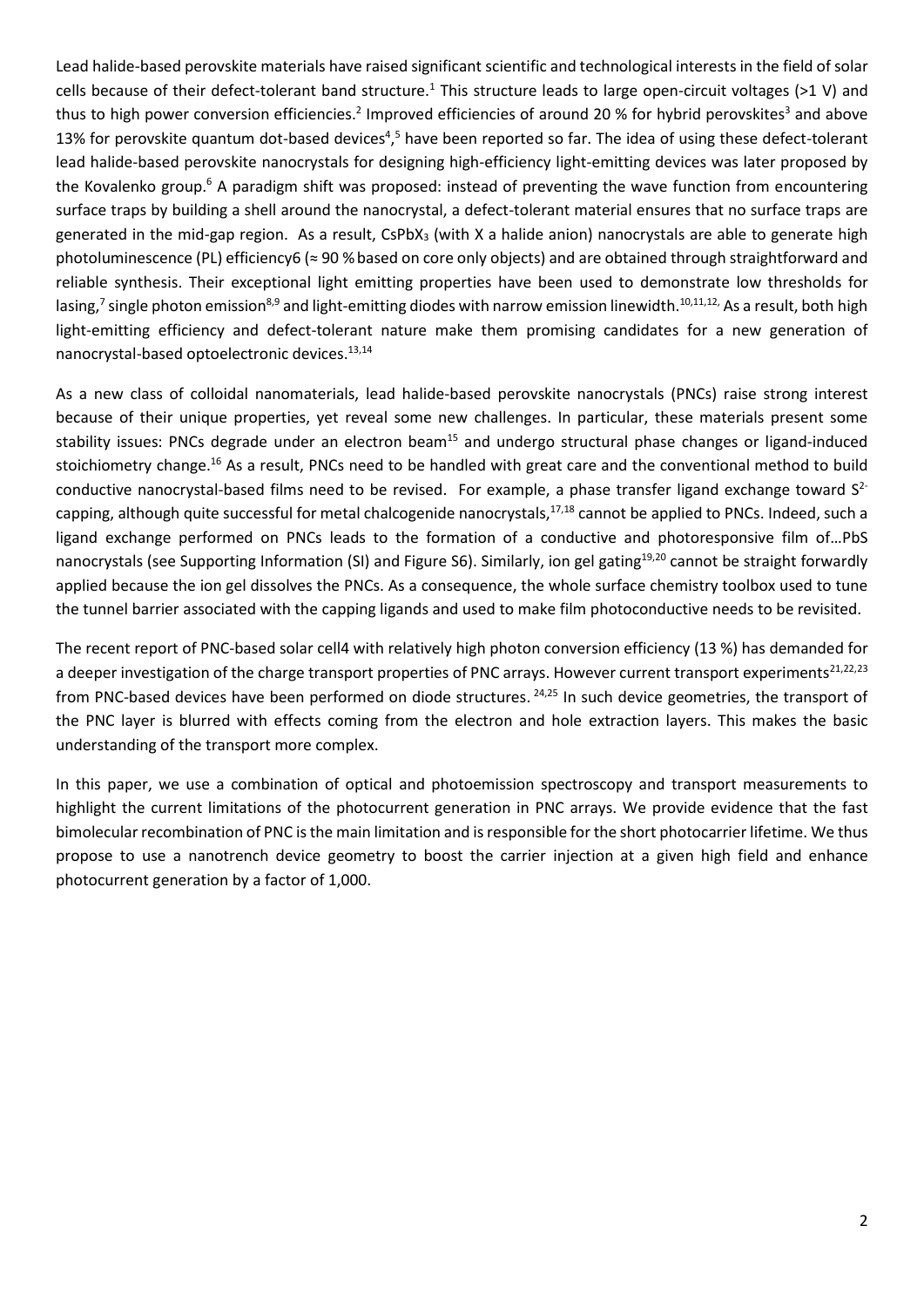We conducted transport measurements on a series of CsPbBr<sub>xl3-x</sub> samples. This manuscript will focus on one particular PNC composition CsPb(Br<sub>0.65</sub>,I<sub>0.35</sub>)<sub>3</sub>. Energy dispersive X-ray spectroscopy (see Figure S1) reveals that the actual composition is slightly more Br-rich than expected and that the actual iodine content is close to 25%. The choice of  $CsPb(Br_{0.65},I_{0.35})$  was initially driven by a trade-off between the material stability (higher for Br-rich samples) and the optimal value of the band gap for solar cell application (better suited with iodine).

These CsPb( $Br_{0.65}$ , $I_{0.35}$ )<sub>3</sub> PNCs were grown using previously described methods<sup>5,7</sup> and present a band edge energy of 2.29 eV (see [Figure 1\(](#page-3-0)a)), which is close to the bulk band gap of the material having same halide composition and also consistent with their weak confinement. Transmission electron microscopy (TEM) imaging (see [Figure 1\(](#page-3-0)b)) indeed reveals a particle size in the range of  $12 \pm 2$  nm, which is larger than the Bohr diameter of this material (7 nm)[.6](#page-2-0) Their time-resolved PL decay dynamics (see [Figure 1\(](#page-3-0)c)) is fitted with a biexponential decay function with two time constants, 5 ns and 25 ns, which will be further discussed in the results and discussion section. This study of the spectroscopic properties of  $CSPb(Br_{0.65},I_{0.35})$ <sub>3</sub> PNCs is complemented by X-ray photoemission spectroscopy, intended to probe the electronic spectrum on the absolute energy scale. <sup>26</sup> This work is of utmost importance to probe and quantify the Schottky barrier at the metal-PNC interface. Measurements were conducted at the TEMPO beamline of the SOLEIL synchrotron on PNC films prepared by following the same protocol used for transport studies at the device scale. For more details about the processing of the photoemission data as well as the analysis of the core level see Figure S2-S4 given in the SI. The cut-off of the secondary electrons reveals the work function (WF) to be  $\approx 4.1$  eV, see Figure S5(a) and is used to scale the spectrum on the absolute energy scale. The low binding energies part of the XPS spectrum, unveils the energy of the valence band with respect to the Fermi level (≈1.45 eV) (see Figure S5(b)). The PL band gap 2.29 eV (se[e Figure 1\(](#page-3-0)a)) is used to set the energy of the conduction band with respect to the valence band. This allows us to propose the electronic energy spectrum for the CsPb(Br<sub>0.65</sub>,I<sub>0.35</sub>)<sub>3</sub> PNC ensemble (see [Figure 1\(](#page-3-0)d)). The Fermi level is quite deep in the band gap of the material but lies closer to the conduction band, suggesting a slight *n*-type character of the PNCs, which is consistent with recent magneto-optical spectroscopic measurements.<sup>27</sup>



<span id="page-3-0"></span>Figure 1. (a) Absorption and PL spectra of CsPb(Br<sub>0.65</sub>, l<sub>0.35</sub>)<sub>3</sub>. (b) TEM image of the CsPb(Br<sub>0.65</sub>, l<sub>0.35</sub>)<sub>3</sub> PNCs. (c) Room *temperature time-resolved PL signal for a film of CsPb(Br0.65,I0.35)3 PNCs. Both photoemission and PL measurements were carried out on thin films treated with saturated lead acetate in methylacetate. (d) Electronic structure in absolute energy scale of CsPb(Br0.65,I0.35)<sup>3</sup> PNCs. The WF of gold (5.1 eV) and ITO (4.7 eV) are also provided.*

After synthesis of the desired PNC composition, colloidal dispersion of PNCs was drop-casted over predesigned electrodes (see the methods section for details about fabrication and see the inset o[f Figure 2\(](#page-4-0)b) for the schematic of the device used). The insulating long chain oleylammonium capping ligands were then removed by following a previously reported procedure[.4](#page-2-1) Briefly, thin film of the PNCs is dipped in a solution of lead acetate in methyl acetate. Using Fourier-transform infrared spectroscopy (FTIR), we find that the absorption relative to the C-H bond, which is signature of long chain organic capping ligands, is strongly suppressed after the ligand exchange step (see Figure S7(a)).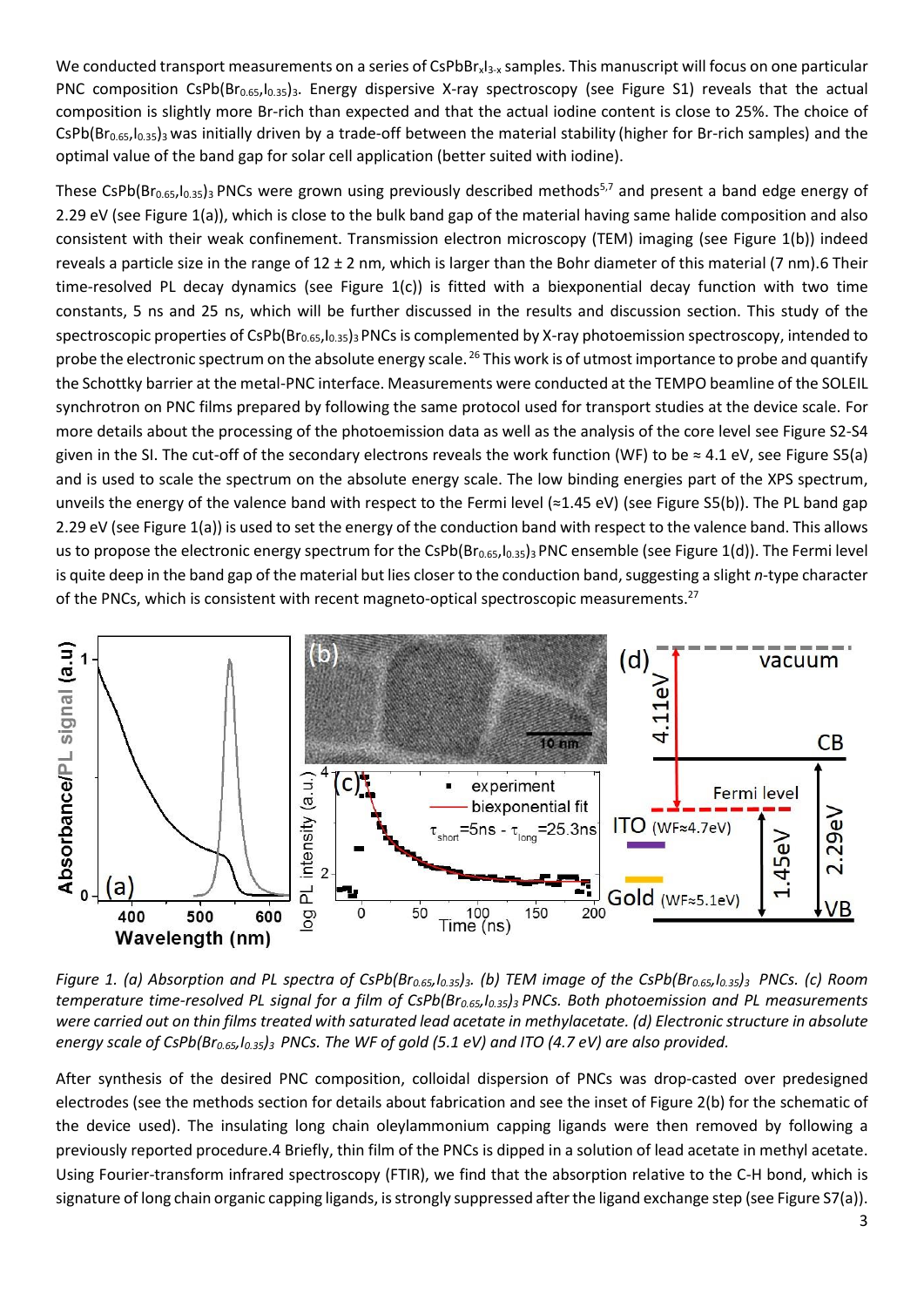Finally, the device was mildly annealed at 100 °C for two minutes to dry the film and improve the inter-nanocrystal coupling. A higher annealing temperature (200 °C) or longer annealing time leads to strong inter-PNC sintering, resulting in a loss of their nano-crystalline aspect as revealed by scanning electron microscopy (SEM) imaging Figure S7(d)-S7(g), X-ray diffraction Figure S7(b) and conduction measurements Figure S8(a)-S8(b). On the other hand, ligand exchange followed by a short mild annealing at 100 °C preserves the PNC aspect, and only a limited change, from 10 to 15 nm, of the Scherrer size extracted from the diffraction pattern is observed (see Figure S7(c)).

Thin films of PNCs reaching a thickness of 200-400 nm were prepared using a multistep procedure in order to obtain an efficient ligand exchanged film. Multistep deposition is also used to fill up the pin holes or cracks generated by the volume reduction resulting from the removal of long chain organic ligands and annealing steps**.** Once deposited on metallic electrodes, the thin film of CsPb(Br<sub>0.65</sub>, l<sub>0.35</sub>)<sub>3</sub> PNCs presents a conductive ohmic behavior (see [Figure 2\(](#page-4-0)a)), in spite of the somewhat large band offset ( $\approx 0.5$  eV for holes) between the bands of CsPb(Br<sub>0.65</sub>, l<sub>0.35</sub>)<sub>3</sub> and the gold electrodes (see Figure 1(d)). Under 532 nm irradiation (2 W.cm<sup>-2</sup>), a significant rise in the conductance is observed, typically by four orders of magnitude (see [Figure 2\(](#page-4-0)a)). We further cross-checked that the method used to make the thin film conductive and photoconductive is not limited to this particular halide content. In particular, we demonstrated that the method can be applied to other shapes, including nanocubes (0D objects) and nanoplatelets<sup>28</sup> (2D objects, NPL) (see Figure S9), and to other Br:I ratios (see Figure S10). The typical responsivity of the film spans from 200  $\mu$ A.W<sup>-1</sup> to 1 mA.W<sup>-1</sup> depending on the incident power. The scaling of the photocurrent with the incident light power follows a power law with a 0.64 exponent<sup>29</sup> (se[e Figure 2\(](#page-4-0)b)). This value is closer to 0.5 expected for bimolecular recombination (electron-hole recombination through radiative and non-radiative paths) than to the value of 1 that results from a monomolecular process (trapping) usually observed for metal chalcogenide nanocrystals.<sup>30</sup> This supports the hypothesis of the lower role of surface trapping in PNCs, as expected for a defect-tolerant material in which trap states are away from the band gap. We also investigated the temperature dependence of the current (see [Figure 2\(](#page-4-0)c)). Close to room temperature, the current follows an Arrhenius law, which suggests that transport occurs through a hopping process to the nearest neighbour. The associated activation energy (240 meV) is smaller than half the band gap expected for an intrinsic semiconductor and is qualitatively consistent with the deviation of the Fermi level with respect to the middle of the band gap observed from X-ray photoemission and PL spectroscopy (see [Figure](#page-3-0)   $1(d)$  $1(d)$ ).

<span id="page-4-1"></span>

<span id="page-4-0"></span>*Figure 2. (a) IV curves of a film of CsPb(Br0.65,I0.35)<sup>3</sup> PNCs under dark conditions and under illumination at different light irradiance (λ=532 nm), under ambient atmosphere and at room temperature over 20 µm spaced interdigitated Au electrodes. (b) Current as a function of the light irradiance (λ=532 nm) for the same film shown in part (a). The inset shows scheme of the device. (c) Current under a voltage of 20 V as a function of temperature for a film of CsPb(Br0.65,I0.35)<sup>3</sup> PNCs measured under vacuum and in dark conditions.*

We then investigated time-resolved carrier dynamics at the device scale. This is especially challenging because of the insulating character of the film. Under dark conditions, film resistance is typically in the 10 GQ range and this is a crucial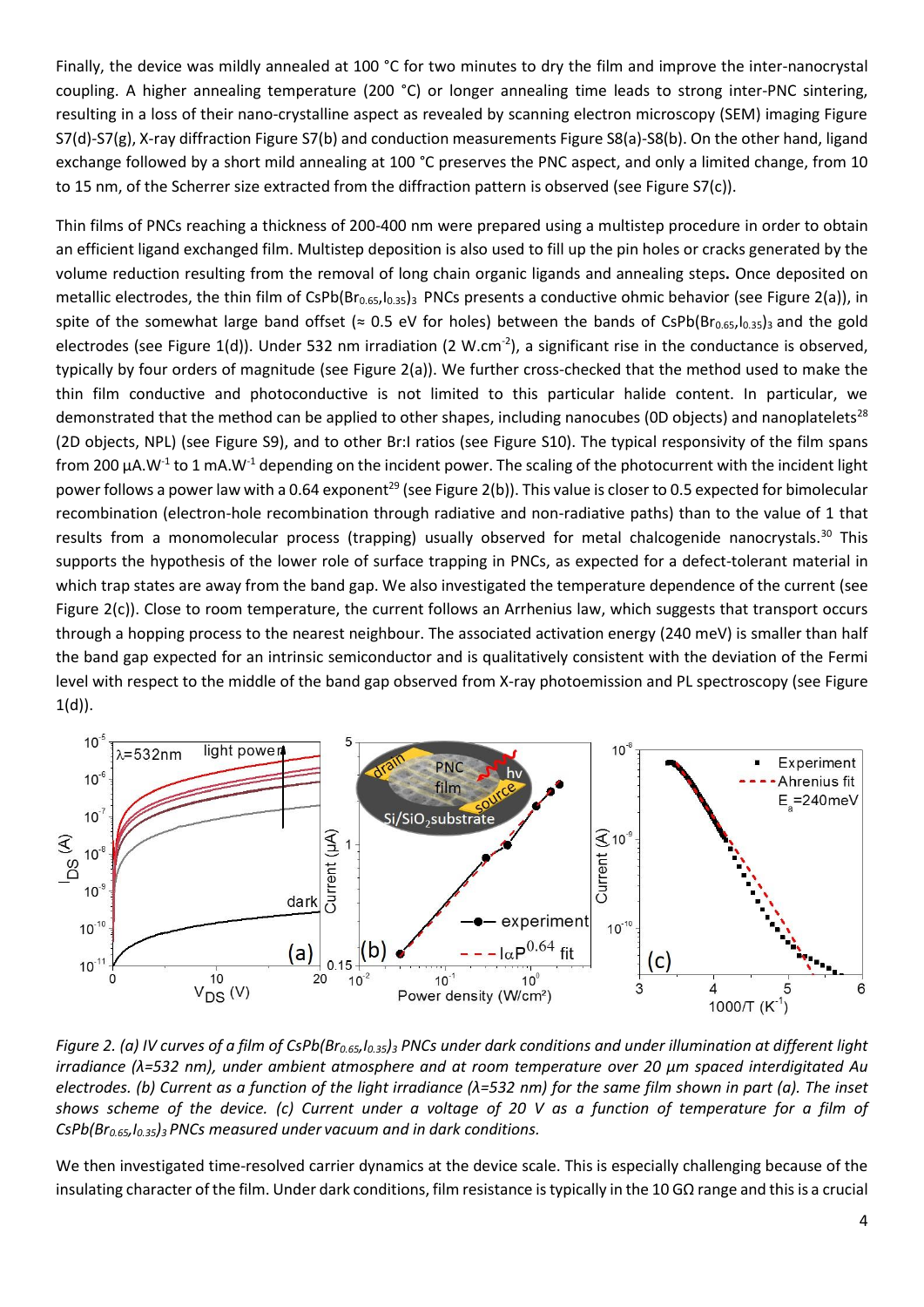<span id="page-5-0"></span>difference with respect to narrower band gap nanocrystals (PbSe) previously probed using a high bandwidth transient photocurrent setup.31,32 Measuring fast dynamics in the GHz range requires a special design where both sample stimulation (pulsed ns laser) and acquisition stage have to be compatible with the targeted GHz bandwidth of the setup (se[e Figure 3\(](#page-6-0)a) for the schematic of the setup). The experiments are conducted on transparent electrodes made of ITO so as to (i) reduce the large Schottky barrier experienced by the electron, and (ii) to avoid any heating effects of the substrate which may lead to an artificial bolometric photoresponse of the device. We further cross-check that the phototransport properties of the films are effectively preserved (see Figure S11).

The transient photocurrent in PNCs is extremely fast with a main decay time of 1.2 ns. Typically, two time constants can be extracted from the decay curve [\(Figure 3\(](#page-6-0)b) and S12): a fast component of ≈1.2 ns and a slower contribution around 7.3 ns. No long-lived tail is observed, which is consistent with a limited role of deep surface trap states, contrary to what can be observed on metal chalcogenide nanocrystals.<sup>33</sup> These transient photocurrent dynamics have to be correlated with the PL dynamics [\(Figure 1\(](#page-3-0)c)). In such PL measurements, electron-hole pairs are generated by the laser pulse and the intra-PNC decay of the exciton population is followed. This PL decay is a good probe for the excited state carrier density. The fact that similar dynamics are observed using photocurrent experiments suggests that the current magnitude is actually driven by the photogenerated carrier population of PNCs.<sup>[31](#page-5-0)</sup> This observation is also consistent with the flux dependence of the photocurrent [Figure 2\(](#page-4-0)b) which implies that the photocurrent generation is limited by interband gap recombination. In the current device, the diffusion length can be estimated using an Einstein diffusion

equation: we found  $L_p = \sqrt{D\tau} = \sqrt{\frac{\mu_0 \mu_0}{\tau}} \tau \approx 58$  nm *e*  $\mu k_{\scriptscriptstyle h} T$  $L_p = \sqrt{D}\tau = \sqrt{\frac{\mu k_b}{2}}$  $D_D = \sqrt{D\tau} = \sqrt{\frac{\mu m_b T}{\tau}}\tau \approx 58$  *nm*, assuming a mobility of 0.26 cm<sup>2</sup>V<sup>-1</sup>s<sup>-1</sup> as recently determined

from field effect transistor measurements<sup>34</sup> and *τ* = 5 nsfrom our photocurrent decay measurements. This is much smaller than the electrode spacing (20 µm). As a result, only the carriers in the closest vicinity of the electrodes can be collected as all the other carriers undergo recombination before reaching the electrodes. On the other hand, the obtained diffusion length value of ≈60 nm is very close to the length of a PNC layer used for solar cells (≈200 nm) which explain the recently obtained high power conversion efficiency.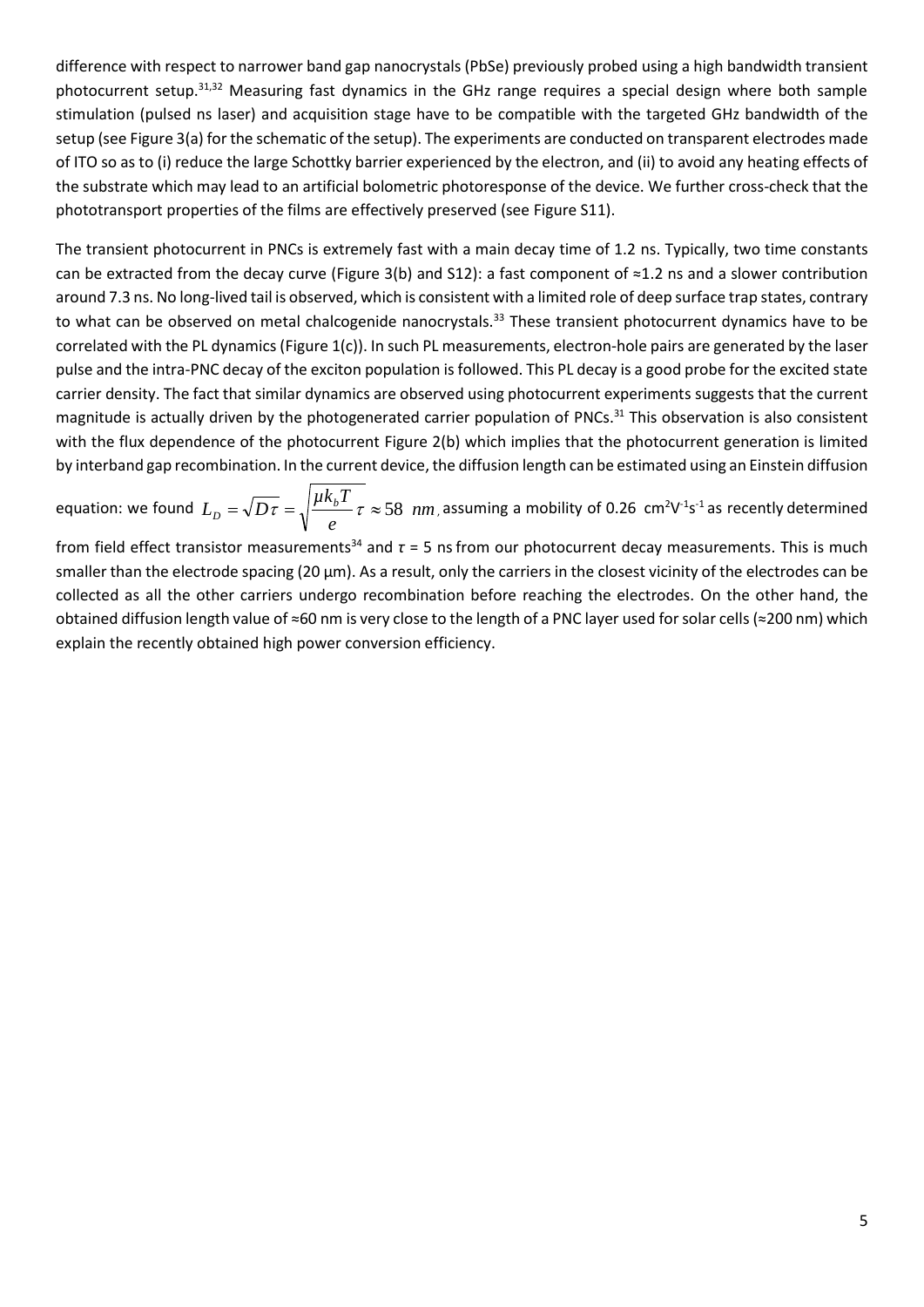

<span id="page-6-0"></span>*Figure 3. (a) Schematics of the high bandwidth transient photocurrent setup. (b) Transient photocurrent signal obtained in a film of CsPb(Br0.65,I0.35)<sup>3</sup> PNCs at room temperature. The film is deposited on interdigitated electrodes made of ITO/PET. (c) Conductivity as a function of the applied electric field under dark condition in the case of CsPb(Br0.65,I0.35)<sup>3</sup> PNCs. The data have been obtained from interdigitated electrodes at low electric field and from the nanotrench electrodes for the high field regime. The inset is a SEM image of uncovered nanotrench electrodes (i.e., the blackline is the trench). (d) Responsivity of a film of CsPb(Br0.65,I0.35)3 PNCs over µm spaced interdigitated electrodes and over nanotrench electrodes.*

We finally investigated the effect of electric field on transport, in particular in the high field regime. To do so, we built nanotrench electrodes see the inset of Figure 3(c). Along this nanotrench, the two electrodes lie 60 nm apart and have a high aspect ratio (length of 15 µm). Moreover, they present the key advantage of being built with a high fabrication success ratio (>80%) using only two optical lithography steps<sup>[30,3](#page-4-1)5</sup> in spite of the sub-wavelength size of the trench. To follow the electric field dependence of the conductance over almost four orders of magnitude, we used  $\mu$ m spaced interdigitated electrodes for the low field range and nanotrench electrodes for the high field range. The fact that the conductivity curves resulting from the two types of electrodes overlap (see Figure 3(c)) and suggests that the transport mechanism is unchanged. The latter remains dominated by the nearest neighbour hopping mechanism, which is consistent with the fact that 4-5 PNCs can fit within the nanotrench gap (60 nm). In the low field range, the conductance of the PNC film is field-independent. On the other hand, above 50 kV.cm $^{-1}$ , we observe a significant rise in the conductance with the applied bias. This threshold corresponds to an energy drop per PNC of ≈50 meV, which likely results from the charging energy of the PNC. By applying a large electric field, we are able to inject charges in PNCs more efficiently and the effect of the electrode structure on photocurrent is quite dramatic. The responsivity of the film is enhanced by more than a factor 1,000 as we switch from µm spaced electrodes to nanoscale devices (see Figure 3(d)). This increase arises from a combination of (*i*) an easier charge injection into PNC and (*ii*) an increase of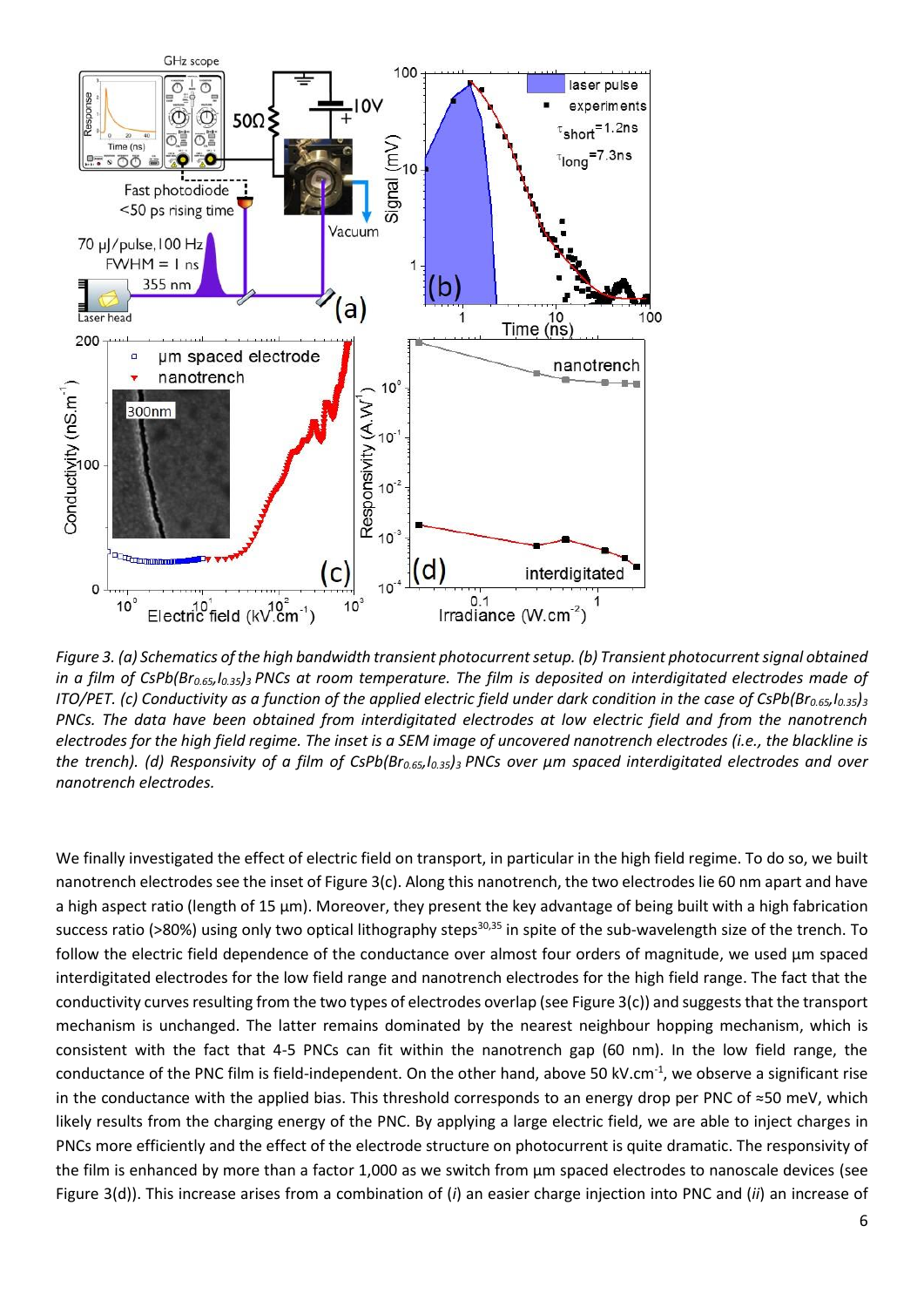gain due to the short inter-electrode spacing. In a photoconductor, the gain is the ratio of the photocarrier lifetime ( $\approx$ 5 ns) over the transit time (the time to go from one electrode to the other). In this nanotrench geometry, the transit time is reduced by a factor of 300 as compared to  $\mu$ m spaced electrodes.<sup>[30,3](#page-4-1)6</sup> Because of the n-type nature of these PNCs, the electron will recirculate several times during the hole carrier lifetime, leading to photogating<sup>37</sup> and to the observed enhanced photocurrent.<sup>38</sup>

In conclusion, using a combination of DC and time resolved transport measurements, we provide evidence that the photocurrent of PNC arrays is limited by the fast bimolecular recombination of the material. This leads to fast recombination of the photogenerated electron-hole pair which allows for high bandwidth photodetection with time response as short as 1.2 ns but limits the absolute photoresponse of the film. We then propose to use nanotrench electrodes to achieve better charge injection at high electric fields and maintained the best correlation between the device size and the material diffusion length. Thanks to this strategy, we have enhanced the photoresponse by a factor of 1,000.

**"Supplementary Material"** include informations about material synthesis, material characterization, photoemission data acquisition and processing, informations on film preparation for transport and additional transport measurements.

#### **Acknowledgements**

We acknowledge the use of clean room facilities from the consortium "Salles Blanches Paris Centre -SBPC". This work has been supported by the Region Ile-de-France in the framework of DIM Nano-K via the grant dopQD. This work was supported by French state funds managed by the ANR within the Investissements d'Avenir program under reference ANR-11-IDEX-0004-02, and more specifically within the framework of the Cluster of Excellence MATISSE. Wasim J. Mir acknowledges CEFIPRA for the Raman-Charpak fellowship and CSIR India for the PhD fellowship. EL is thankful for the support of the ERC starting grant (project: blackQD - grant 756225).

#### **References**

1

<sup>5</sup> E. M. Sanehira, A. R. Marshall, J. A. Christians, S. P. Harvey, P. N. Ciesielski, L. M. Wheeler, P. Schulz, L. Y. Lin, M. C. Beard and Joseph M. Luther, Sci. Adv. **3,** eaao4204 (2017).

<sup>1</sup> H. Huang, M. I. Bodnarchuk, S. V. Kershaw, M. V. Kovalenko, and A. L. Rogach, ACS Energy Lett. **2**, 2071 (2017).

<sup>2</sup> F. Hao, C. C. Stoumpos, D. H. Cao, R. P. H. Chang, and M. G. Kanatzidis, Nat. Photon. **8**, 489 (2014).

<sup>3</sup> W. S. Yang, B. W. Park, E. H. Jung, N. J. Jeon, Y. C. Kim, D.U. Lee, S. S. Shin, J. Seo, E. K. Kim, J. H. Noh, S. I. Seok, Science **356**, 1376 (2017).

<sup>4</sup> A. Swarnkar, A. R. Marshall, E. M. Sanehira, B. D. Chernomordik, D. T. Moore, J. A. Christians, T. Chakrabarti, and J. M. Luther, Science **354**, 92 (2016).

<sup>6</sup> L. Protesescu, S. Yakunin, M. I. Bodnarchuk, F. Krieg, R. Caputo, C. H. Hendon, R. X. Yang, A. Walsh, and M. V. Kovalenko, Nano Lett. **15**, 3692 (2015).

<sup>&</sup>lt;sup>7</sup> S. Yakunin, L. Protesescu, F. Krieg, M. I. Bodnarchuk, G. Nedelcu, M. Humer, G. De Luca, M. Fiebig, W. Heiss, M. V. Kovalenko, Nat. Commun. **6**, 8056 (2015).

<sup>8</sup> Y. S. Park, S. Guo, N. S. Makarov, and V. I. Klimov, ACS Nano **9**, 10386 (2015).

<sup>9</sup> G. Rainò, G. Nedelcu, L. Protesescu, M. I. Bodnarchuk, M. V. Kovalenko, R. F. Mahrt, and T. Stöferle, ACS Nano **10**, 2485 (2016).